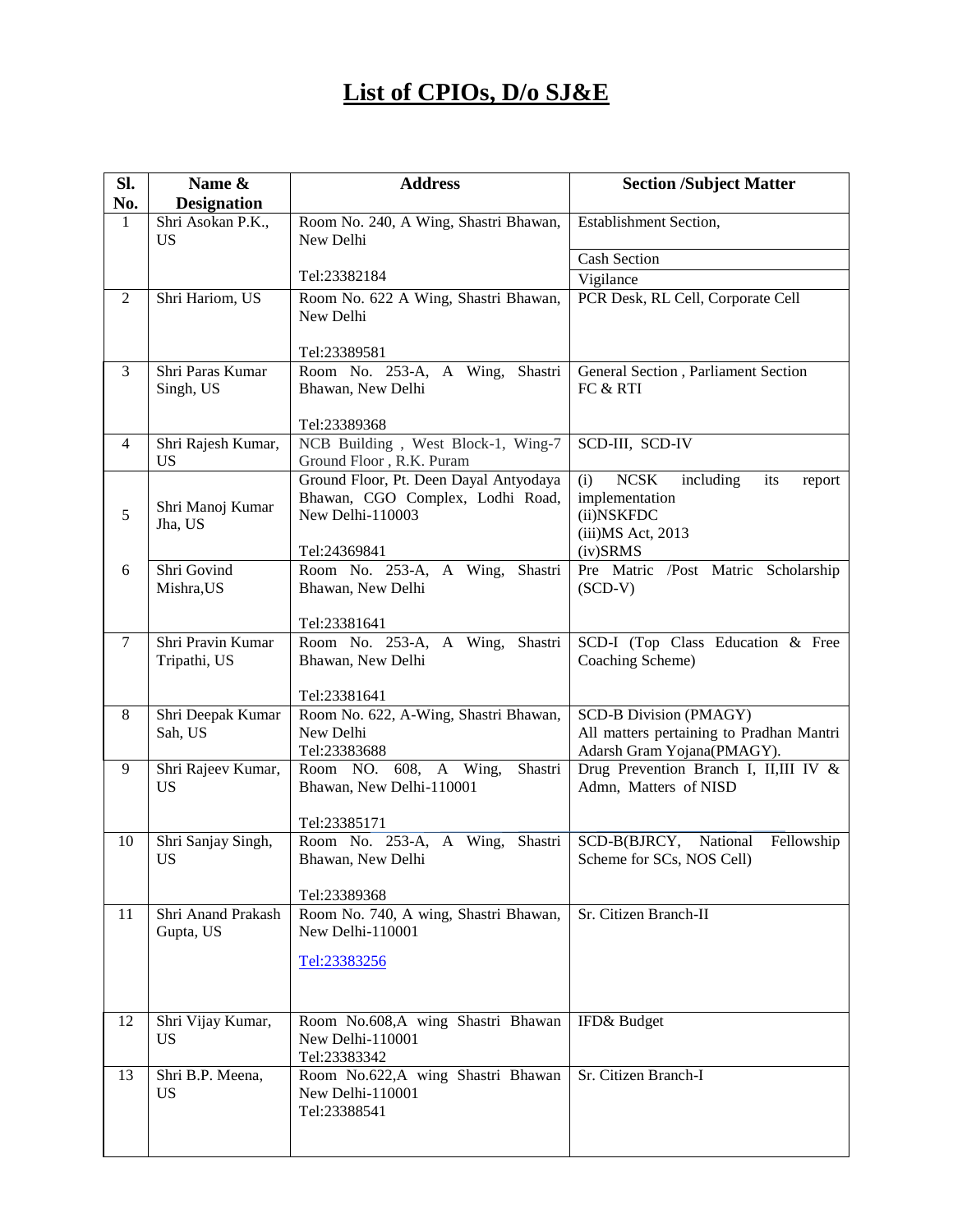| Shri Sanjay    | Room No.253,A wing Shastri Bhawan  | SCA to SCSP, SCD-II (DAPSC)            |
|----------------|------------------------------------|----------------------------------------|
| Kumar, US      | New Delhi-110001                   |                                        |
|                | Tel:23389368                       |                                        |
| Shri Dayanand  | Room No.622,A wing Shastri Bhawan  | BC I & III (NBCFDC)                    |
| Kumar, US      | New Delhi-110001                   |                                        |
|                | Tel:23370345                       |                                        |
| Arvind Pareek, | Room No.253,A wing Shastri Bhawan  | Matter related to Media Section        |
| Asstt. Editor  | New Delhi-110001                   |                                        |
|                | Tel:23073567                       |                                        |
| Pramod Kumar   | Room No.203 Vigyan Bhawan, Annexe  | SCD-VI (NCSC including Jt.<br>Cadre    |
| Singh, SO      |                                    | Group A Post)                          |
| S.P Kalra, SO  | Room No.401, C wing Shastri Bhawan | <b>BC-II &amp; CESOB</b>               |
|                | New Delhi-110001                   |                                        |
| Ankit Kumar    | Room No.401, C wing Shastri Bhawan | All matters pertaining to coordination |
| Srivastava SO  | New Delhi-110001                   | section, Legal & CR-RR.                |
|                |                                    |                                        |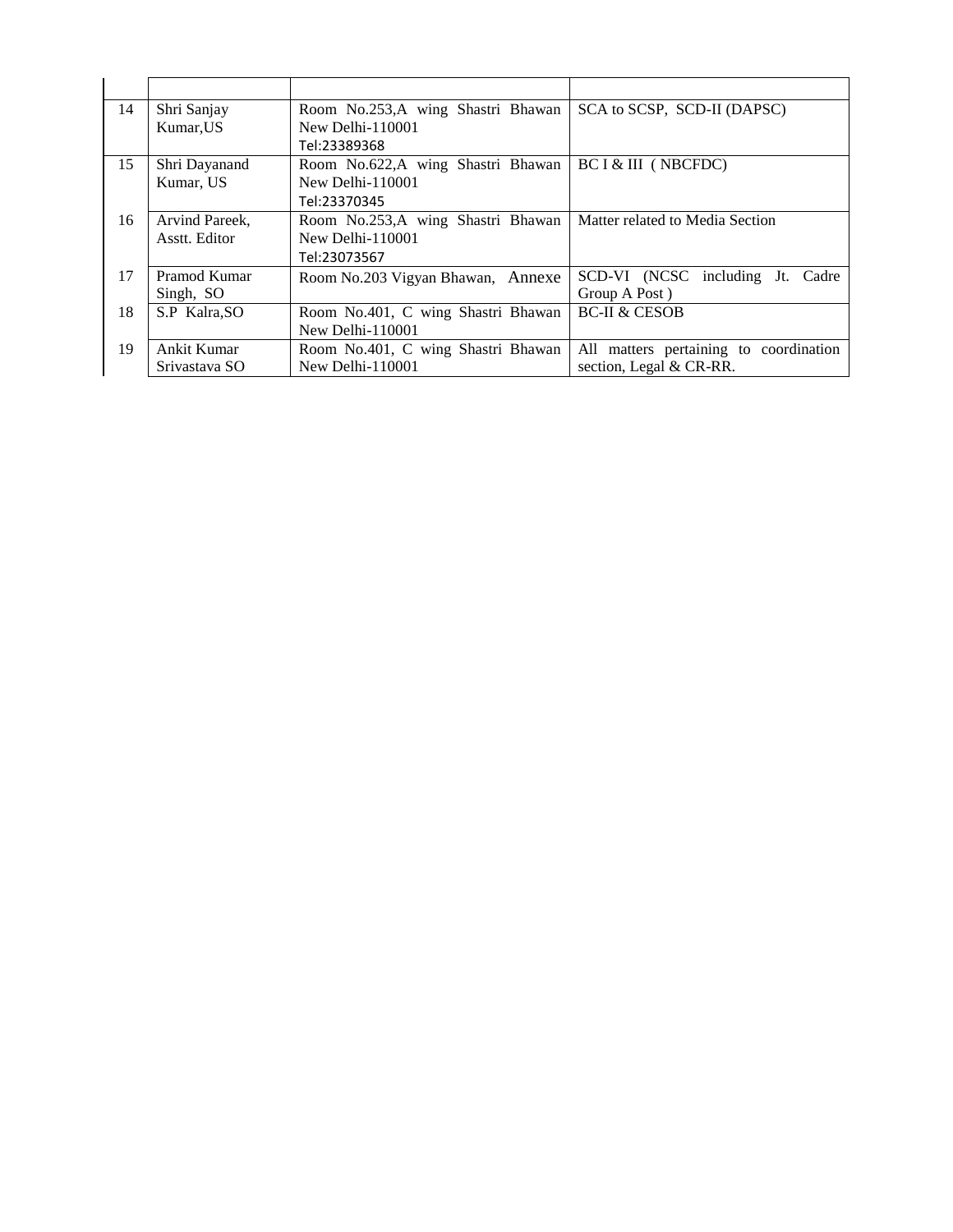## **First Appellate Authority, D/o SJ&E**

| SI           | Name &                     | <b>Address</b>                                                                                  | <b>Section /Subject Matter</b>                                                                                                                                                                                                                                                                                                                                                                                                                    |
|--------------|----------------------------|-------------------------------------------------------------------------------------------------|---------------------------------------------------------------------------------------------------------------------------------------------------------------------------------------------------------------------------------------------------------------------------------------------------------------------------------------------------------------------------------------------------------------------------------------------------|
| No.          | <b>Designation</b>         |                                                                                                 |                                                                                                                                                                                                                                                                                                                                                                                                                                                   |
| $\mathbf{1}$ | Surendra Singh, AS         | Room No. 616, A wing Shastri<br>Bhawan New Delhi-110001<br>Tel: 23387269                        | All matters related to Vigilance Section.                                                                                                                                                                                                                                                                                                                                                                                                         |
| 2.           | Amresh Bahadur Pal,<br>DS  | Room No. 439, A Wing, Shastri<br>Bhawan, New Delhi-110001                                       | Rashtriya Vayoshri Yojana<br>ElderLine<br><b>SACRED</b> portal<br>PM SPECIAL-Project for training 1 lakh<br>geriatric caregivers<br><b>SAGE</b><br><b>CSR Funding for Sr Citizens</b><br><b>AGRASR Groups,</b><br>Research in the geriatric matters<br>Any other matter pertaining to SCWF                                                                                                                                                        |
| 3.           | Prabhudas Xalxo, DS        | Room No. 643, A wing Shastri<br>Bhawan New Delhi-110001<br>Tel: 23386472                        | CDN,<br>Parliament<br>FC& RTI Public Grievances including<br><b>CPGRAMS</b><br>CR& Record Room<br>Legal Cell                                                                                                                                                                                                                                                                                                                                      |
| 4.           | H.K. Srivastava, DS        | Room No. 634,A wing Shastri<br>Bhawan New Delhi-110001<br>Tel: 23070362                         | All matters of NOS, National Fellowship<br>Scheme and DAPSC                                                                                                                                                                                                                                                                                                                                                                                       |
| 5.           | S.K Srivastwa, DS          | Ground Floor, Pt Deen Dayal<br>Antyodaya Bhawan, CGO<br>Complex Lodhi Road, New<br>Delhi-110003 | All matters pertaining to:<br>NCSK including its report implementation<br><b>NSKFDC</b><br>MS Act, 2013<br><b>SRMS</b>                                                                                                                                                                                                                                                                                                                            |
| 6.           | Dipta Bhanu Das, DS        | NCB Building, West Block-1,<br>Wing-7 Ground Floor, R.K.<br>Puram                               | SCD-III Grants-in-Aid to NGOs for SC<br>Welfare                                                                                                                                                                                                                                                                                                                                                                                                   |
| 7.           | N.Khamchin Thang,<br>DS    | Room No. 643, ,A wing Shastri<br>Bhawan New Delhi-110001<br>Tel: 23386220                       | All matters pertaining to BC-II:<br>Inclusion/exclusion of OBC Castes in the<br><b>Central List of OBCs</b><br>Issues relating to National commission for<br><b>Backward Classes(NCBC)</b><br>Issues relating to Economically Backward<br>Classes (EBCs)<br>Implementation of the National Commission<br>for Backward Classes(NCBC) Ac. 1993<br>Policy issues pertaining to OBCs and EBCs<br>Commission for sub-categorization of OBCs<br>(CESOB) |
| 8.           | Rajesh Kumar Makkar,<br>DS | Room No. 634,A wing Shastri<br>Bhawan New Delhi-110001<br>Tel: 23070354                         | All matters of DP-III & DP-IV Sections:<br>$DP-III$ :<br>All Policy matters related to Scheme of<br>Prevention of Alcoholism and Substance                                                                                                                                                                                                                                                                                                        |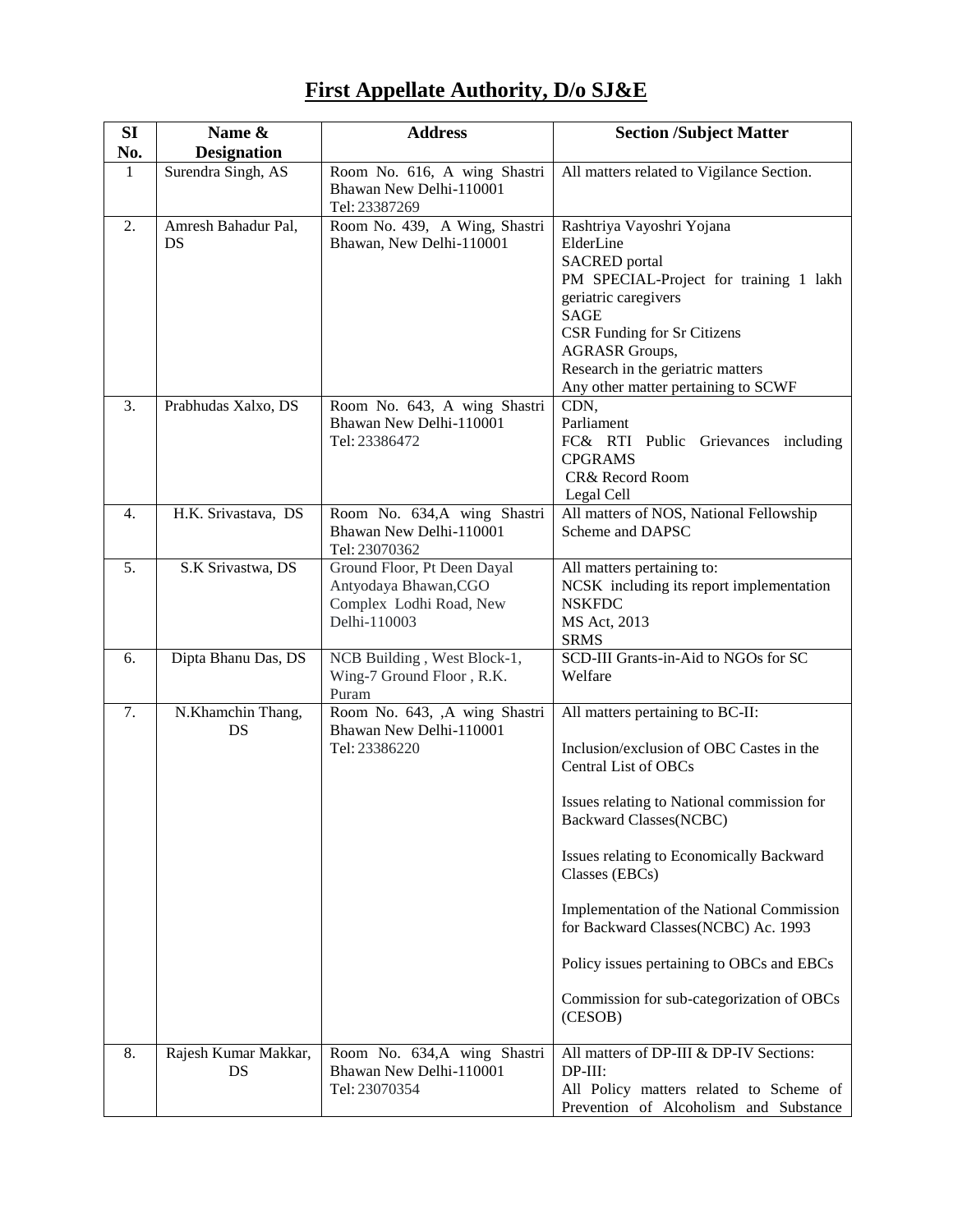|     |                                       |                                                                          | (Drugs) Abuse, Releases under Scheme of<br>Social Defence, Consulative Committees/<br>NCCDR, FINGODAP, Polavaram Project,<br>Narmada (R&R) project Toll free Number,<br>MoU with NACO/ with other Departments<br>Scheme,<br>etc.<br>Evaluation<br>of<br>Video<br>Conference.<br>Matter related to Beggary,<br>Parliament Questions, Court cases, RTI<br>matters related to above<br>DP-IV<br>GIA<br>IRCAs/<br>RRTCs in<br>to<br>Tripura,<br>Arunachal<br>Sikkim,<br>Assam,<br>Pradesh,<br>Nagaland, Meghalaya, Punjab, Chandigrah,<br>Haryana, Rajasthan, Karnataka, Himachal<br>Pradesh, Tamilnadu, Telangana, Andhra<br>Pradesh, Puducherry, Andaman & Nicobar<br>and Dadra & Nagar Haveli.<br>administrative matters of National<br>All<br>Institute of Social Defence (NISD) |
|-----|---------------------------------------|--------------------------------------------------------------------------|----------------------------------------------------------------------------------------------------------------------------------------------------------------------------------------------------------------------------------------------------------------------------------------------------------------------------------------------------------------------------------------------------------------------------------------------------------------------------------------------------------------------------------------------------------------------------------------------------------------------------------------------------------------------------------------------------------------------------------------------------------------------------------|
| 9.  | Sanjay Gupta, DS                      | Room No. 631, A wing Shastri<br>Bhawan New Delhi-110001                  | All matters pertaining to:                                                                                                                                                                                                                                                                                                                                                                                                                                                                                                                                                                                                                                                                                                                                                       |
|     |                                       | Tel: 23070251                                                            | Free coaching for SC and OBC Students                                                                                                                                                                                                                                                                                                                                                                                                                                                                                                                                                                                                                                                                                                                                            |
|     |                                       |                                                                          | Top Class Education for SC students                                                                                                                                                                                                                                                                                                                                                                                                                                                                                                                                                                                                                                                                                                                                              |
| 10. | Bharat Lal Meena,<br>Director         | Room No. 637, A wing Shastri<br>Bhawan New Delhi-110001<br>Tel: 23073552 | All NGO matters of the Senior Citizen<br>Division<br>Senior citizen Policy and related matters<br>Media,<br>Esttt<br>Cash<br>Gen-Admn,<br>Admn matters of DAF, BJRNE, DAIC-<br>DANM at department level                                                                                                                                                                                                                                                                                                                                                                                                                                                                                                                                                                          |
| 11. | Parveen Kumar Thind,<br>Director      | Room No. 636, A wing Shastri<br>Bhawan New Delhi-110001<br>Tel:23383004  | Pre & Post Matric scholarships for SCs,<br><b>DBT</b><br>PCR/POA Act & NHAA<br>RL Cell & Corporate Cell                                                                                                                                                                                                                                                                                                                                                                                                                                                                                                                                                                                                                                                                          |
| 12. | P.K. Tamrakar,<br>Director            | Room No. 739, A wing Shastri<br>Bhawan New Delhi-110001<br>Tel: 23381643 | <b>Intergrated Finance Division</b><br><b>Budget Section</b>                                                                                                                                                                                                                                                                                                                                                                                                                                                                                                                                                                                                                                                                                                                     |
| 13. | Anil Kumar Vinayak<br>Patil, Director | Room No. 642, A wing, Shastri<br>Bhawan, New Delhi-110001                | All matters pertaining to BC-I& III                                                                                                                                                                                                                                                                                                                                                                                                                                                                                                                                                                                                                                                                                                                                              |
| 14. |                                       | Tel.: 23782713<br>Room No. 608, A wing Shastri                           | All matters related to Official                                                                                                                                                                                                                                                                                                                                                                                                                                                                                                                                                                                                                                                                                                                                                  |
|     | Rajender Bali, Deputy<br>Director     | Bhawan New Delhi-110001                                                  | Language/Hindi Section.                                                                                                                                                                                                                                                                                                                                                                                                                                                                                                                                                                                                                                                                                                                                                          |